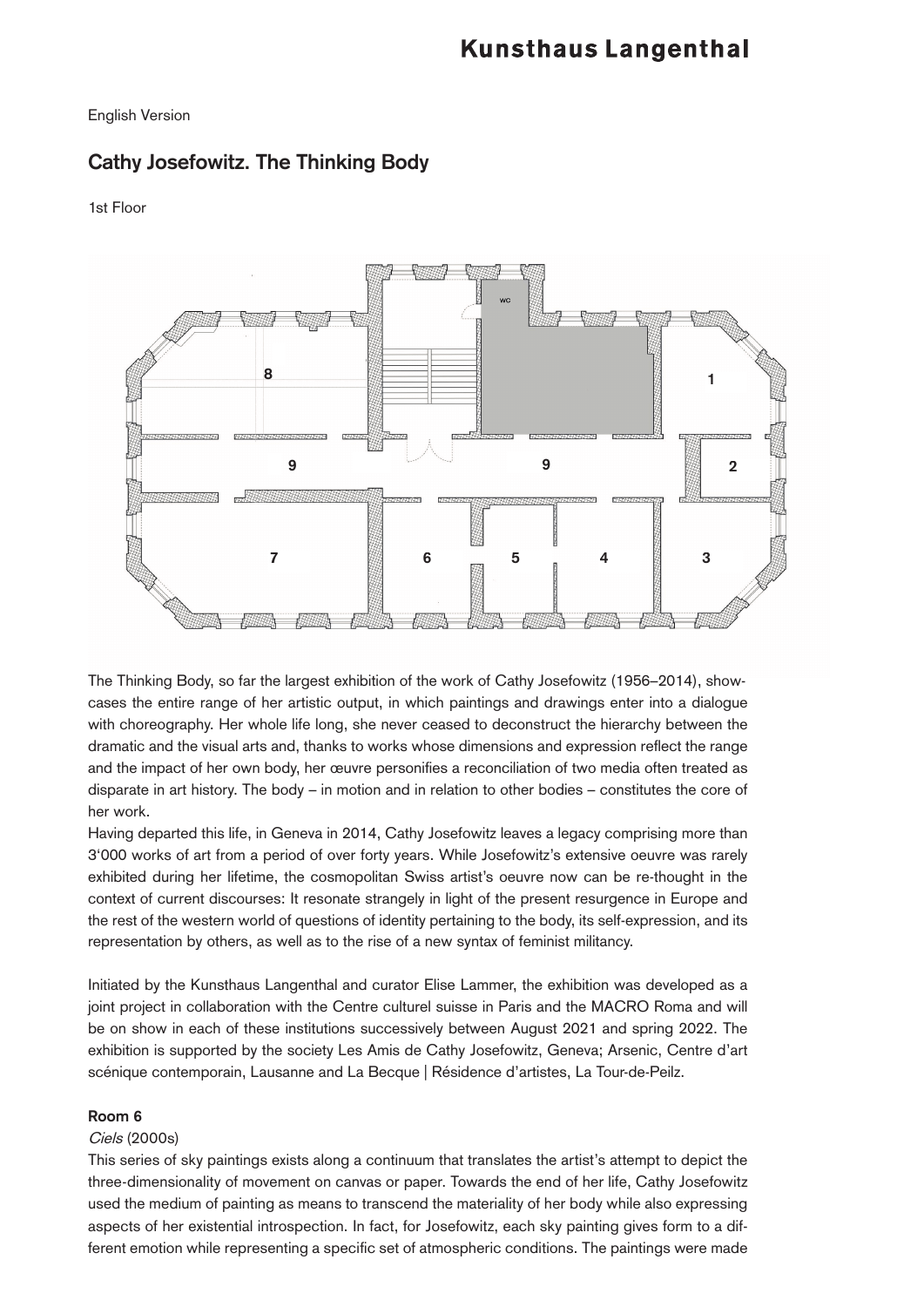in her Geneva studio, which included a large window offering an unobstructed view of the sky that allowed her to indulge in hours of observation. This series, produced toward the end of her life when she was ill, also marks the artist's closest commitment to full abstraction; however, anthropomorphic figures are evoked with the shape of a shadow or a cloud, and the human body is further suggested when considering the dimension of the canvases, which corresponds to the span of the artist's arms, translating, quite literally, her bodily capacity at the time.

### **Left Hallway (Room 9)**

#### 34 Pastels from Notebooks (ca. 1980)

Since the 1960s, Josefowitz kept notebooks colorfully illustrated with artworks, sketches, poems and texts describing important emotional aspects in her life. Love, friendship, but also the often conflicted relationship with her own body were central to her diaristic practice. From the late 1970s onwards, the notebooks notably contained a series of portraits and self-portraits in pastel. Mirroring the paradoxical relationship Josefowitz entertained with her body, and particularly with mainstream beauty canons, such works arguably express a body freed from physical and moral constrains, but also a body that is shaped by the artist's emotional turmoil. Deeply symbolic, the series on display shows human bodies whose disconnected and entangled limbs would physically render them dysfunctional, yet whose superhuman flexibility also translates the potential of absolute freedom. From 1979 to 1983, Josefowitz studied at Dartington College of Arts in the UK, an art school and dance research center with a radical approach to dance and pedagogy. Notably, Josefowitz studied under the supervision of Steve Paxton—co-founder of the Judson Dance Theater in New York with Trisha Brown in the 1960s and the inventor of the Contact Improvisation dance technique—and Mary Fulkerson, one of the founders of the Anatomical Release Technique.

#### **Room 5**

#### Scenography La Tempête (1974); Surrealist Indian Ink Drawings (1974)

In 1972, Josefowitz started to study scenography at the Strasbourg National Theater. She went on to produce numerous works informed by the artist's interest in the world of theater and spectacle. Her wide-ranging set of references included Brechtian theater, La Commedia dell'arte and famous circus clowns: they all shared an anti-bourgeois position while carrying the promise of social and political change. Josefowitz's particular interest for masked characters may find its explanation in the Brechtian concept of Verfremdungseffekt (alienation effect), which emphasizes the artificiality of theater while helping the viewer to take full consciousness of their role as spectator. It becomes easy to see how Arlecchino from La Commedia or the famous Swiss clown Dimitri—two recurring figures in Josefowitz's work—align with the concept of alienation at a time when the artist, only aged 16, was coming to terms with her own position as a social and political being. La Tempête (1974) is a series of scenographic sketches made with gouache on paper for the eponymous play by William Shakespeare written in 1610–1611. This series was produced when Josefowitz was applying to Les Beaux-Arts de Paris shortly after dropping from her studies at the Strasbourg National Theater. The same year, working with Indian ink on paper, she created surrealist black and white drawings that were strongly influenced by avantgardists including Marc Chagall and Luis Buñuel, whose oneiric approach to reality both in painting and cinema provided great inspiration to Josefowitz. Born to a mother who was a painter and a father who was a conductor, Josefowitz had an artistic upbringing from a very early age. Her parents were important collectors of modern art, and they owned an exceptional collection of great masters, including works by Vlaminck, Derain, Degas, Dufy, Vuillard, Kandinsky, Kokoschka, Picasso, Maillol, and Delaunay, among others, who had a great influence on Josefowitz's own practice of painting.

#### **Room 4 and hallway (Room 9)**

Italy (1992–1993)

In the late 1980s, Josefowitz moved to the coastal town of Pietrasanta in Italy where she started a series of mid-size paintings. There, she produced a series of drawings and paintings that stand out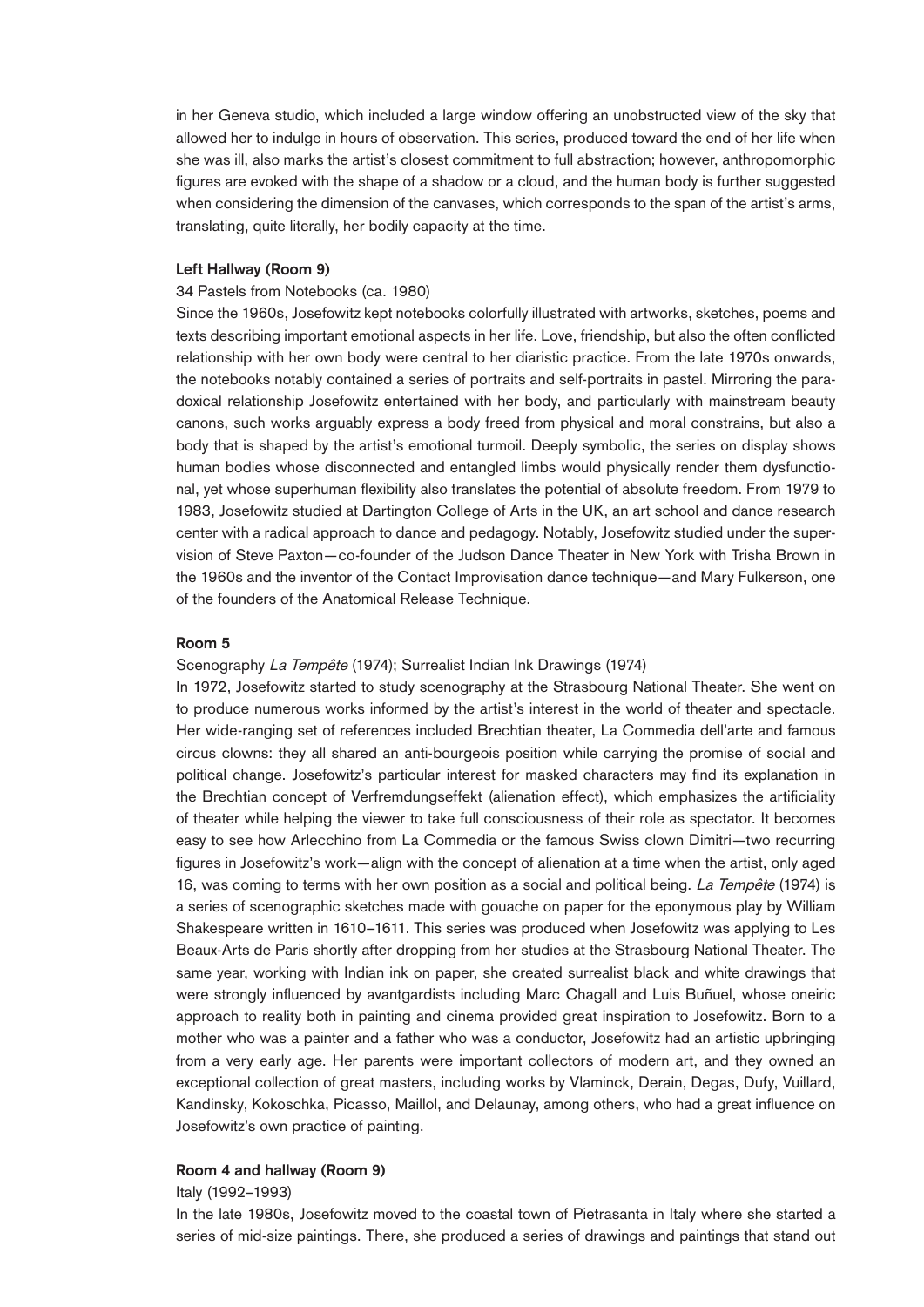for their colorful palette and the lightness of their subjects. People dancing and playing, flowers and portrait of friends (Luigi Ghirri in a blue armchair (ca. 1992)) constitute the visual vocabulary of a brief period of light-heartedness in the artist's life. Josefowitz was in love, had just given birth to her only son, Pierre, and was in awe of the surrounding Italian landscape and particularly the atmospheric light, whose intensity and complexity would provide inspiration for her entire painterly production to come.

# **Room 3**

## Collages (2002) / puppets (ca. 1976)

Throughout her life, Josefowitz dedicated herself to the exploration of the many possibilities of the body. Her own body, the bodies of her lovers, passers-by, friends and animals: they all fed into the artist's exploration of the body's physical, metaphysical and anatomical capacity. This almost obsessive quest can be partly explained with the frustration she experienced with the limitations of her own body, and it is inversely expressed in the freedom granted to the imaginary bodies she has created over the 40 years of her career. The series of 19 puppets provide evidence of her effort to free the body of any constraints. As such, the puppets, with their articulated limbs, enjoy the fullest autonomy and defy the laws of anatomy. We recognize a pregnant woman in the cohort, Marcel Marceau, a chimera with a crocodile head and other recurring protagonists of the artist's fictional vocabulary. More than two decades later, Josefowitz produced a series of collages at her studio in Paris that further explore the human figure. The large-scale works are made from bits of paper and fabric that she would tear and assemble directly on the canvas. Often establishing guidelines when producing work for this series, she would forbid herself to use scissor, and to rework or discard any piece once torn. Here again, limitation provided greater creative freedom: randomness and accident are catalysts for unexpected forms while expressing the artist's most unrestricted instinct.

## **Room 1**

## Chair-Series (1994–95); The Thinking Body; Video: Forever Young (1990)

At a time in her career mostly dedicated to choreographic research and particularly the exploration of the principles of gravity, Josefowitz created *Forever Young* (1990), a piece for two performers with a chair serving as the only scenographic device. This work was created shortly after the abrupt death of her friend and colleague Moniek van der Laak, and it uses dance and movement not only as means for research but also her mourning and healing process.

As often in Josefowitz's work, specific areas of research become recurring motives spanning both media and decades. Interested in studying certain gestures she had created previously, Josefowitz realized a series of paintings based on *Forever Young* between 1994–95. Almost with the precision of a movement notation, the method she developed offered a way to register movement in space and to translate it into two-dimensional figures on canvas. In decomposing and deconstructing objects and bodies in motion, she captured and reproduced them all in one single image by means of duplication and accumulation. Set against a crimson, almost monochromatic background, the ghostlike and abstracted feature of the bodies on display of this series of works also mark the beginning of the artist's shift toward abstraction.

## **Room 2**

## Kama Sutra (2009); Miniature Kama Sutra Notebooks in Vitrines

Josefowitz's relationship to spirituality is important to take into account when approaching her work. Though her interest in mystical practices wasn't always visible in her work, she was an avid reader of Vedic philosophy and was practicing yoga and meditation on a regular basis. Throughout her life, though mostly intuitively, Josefowitz was interested in the notion of balance through the unity of body and spirit. Sexuality, alongside dance, was an another important area of her artistic investigations and possibly represented a tool for manifesting a deeper sense of freedom. In 2009, she discovered the thinking of Osho, the founder and leader of the Indian Rajneesh mystic movement and community. Osho's teachings included experimental therapy sessions that explored physical freedom and sexual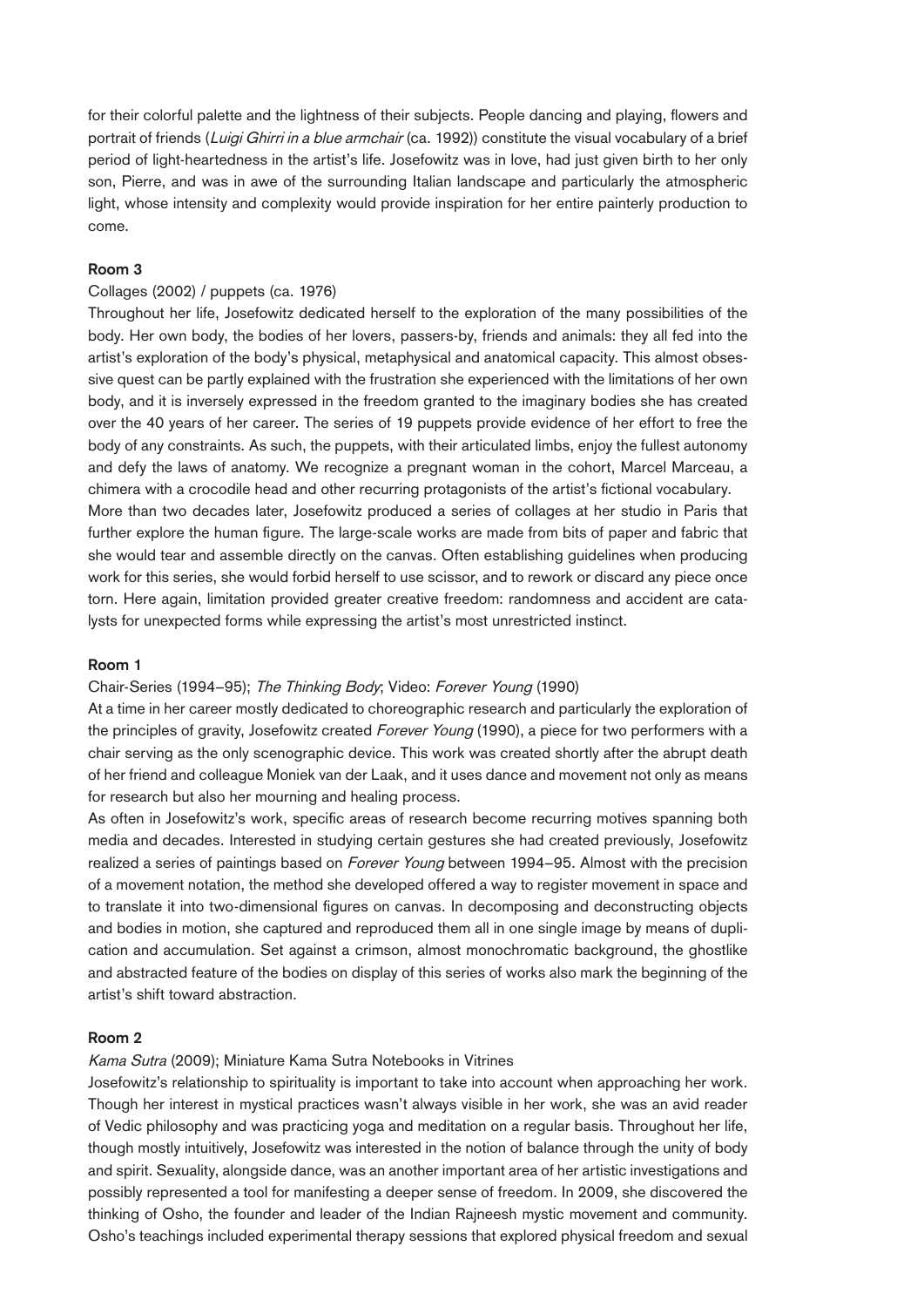power as tools for reaching super-consciousness. The Kamasutra series consists of large-scale paintings in which couples are having sex in different positions. What is striking is the immenseness of the space compared to the size of the figures. This contrast, it seems, was meant as a way to express the spiritual power of erotic pleasure.

#### **Room 7 and Right Hallway (Room 9)**

Figurative Paintings: Portraits, Lovers, Animals (1970s); Overalls (ca. 1977); Drawings (ca. 1976) This area of the exhibition is dedicated to the early figurative painting of Josefowitz. The couples embracing, including *Sans titre* (1974), *Sans titre* (1976) and *Portrait de Romain* (1977), depict the artist together with lovers and friends. The disposable overalls (Sans titre (ca. 1977)) is a rare example of a collaborative work; it was produced in collaboration with Romain Denis while the couple was working on the scenography of Ariane Mniouchkine's Molière for la Cartoucherie de Vincennes. The selection on display also translates how Josefowitz's used painting to pay homage to marginalized bodies; those she felt lacked positive representation. The portrait of female and black bodies foreshadows a recurring concern that provides a thematic thread running through Josefowitz's entire oeuvre. According to relatives and friends Josefowitz responded strongly to all types of discrimination, particularly sexism and racism. Her political sentiment remained private, however, and was only expressed metaphorically in her artistic work and occasionally in her notebooks. Relatives of Josefowitz have on several occasions attested to the deep empathy and admiration she felt for animals; how she was fascinated by human-animal relationships and how this involved a unique ability to read nonverbal cues and translate them onto the canvas.

#### **Room 8**

Prières (late 1990s); Felt-Pen Drawings (1988–1989); Vitrines: Notebooks, Photos of Performances, Dissertation (1980s), Video: Woodstock (1988)

The late 1980s marked the emergence of a more gestural and intuitive style. Drawn with felt pen on paper, Walking (1989) and Jambes vertes (1989) are part of a series of sketch-like drawings that seem to have been produced while Josefowitz was travelling. Set on a bare background, the disarticulated limbs are anonymous, reduced to a pair of legs in motion, as if the artist was trying to capture the most ephemeral and essential aspect of movement.

From 1999, Josefowitz started a new series of paintings that mark a continuation of her work on abstraction, starting with the chair paintings in the in the early 1990s. Entitled *Prières*, ("prayers" in English), this new series counts among the largest works ever produced by the artist in her Paris studio. They were conceived with the help of a prayer shawl, which would first hover above the canvas before being placed on the surface for their final positioning. The shawl would then be outlined with tape, providing the central motif of the painting. The prayers were conceived either as portrait or landscapes, and they were often titled after a member of the artist's family or a place the artist had visited, thus offering another type of autobiographic markers.

Woodstock (1988) is the first choreography Josefowitz wrote while studying at Dartington College of Arts. Presented for the first time in Vienna in 1988, its title is an homage to the artist's American grandmother, Hilda Kagan, who lived a bohemian life in Woodstock, where Josefowitz would spend blissful summers until she was a teenager. The play is a solo performed by the artist herself with a minimal scenography. The play alternates between Josefowitz dressed in black performing long, contemplative movements on the floor or calmly eating at a table, with shorter sequences of the artists performing hectic, clownesque dance moves dressed in simple white underwear. Woodstock translates what can be understood a Josefowitz lifelong feeling of alterity and insecurity in a world that she often seemed at odds with, and in which she felt she had to perform in order to belong.